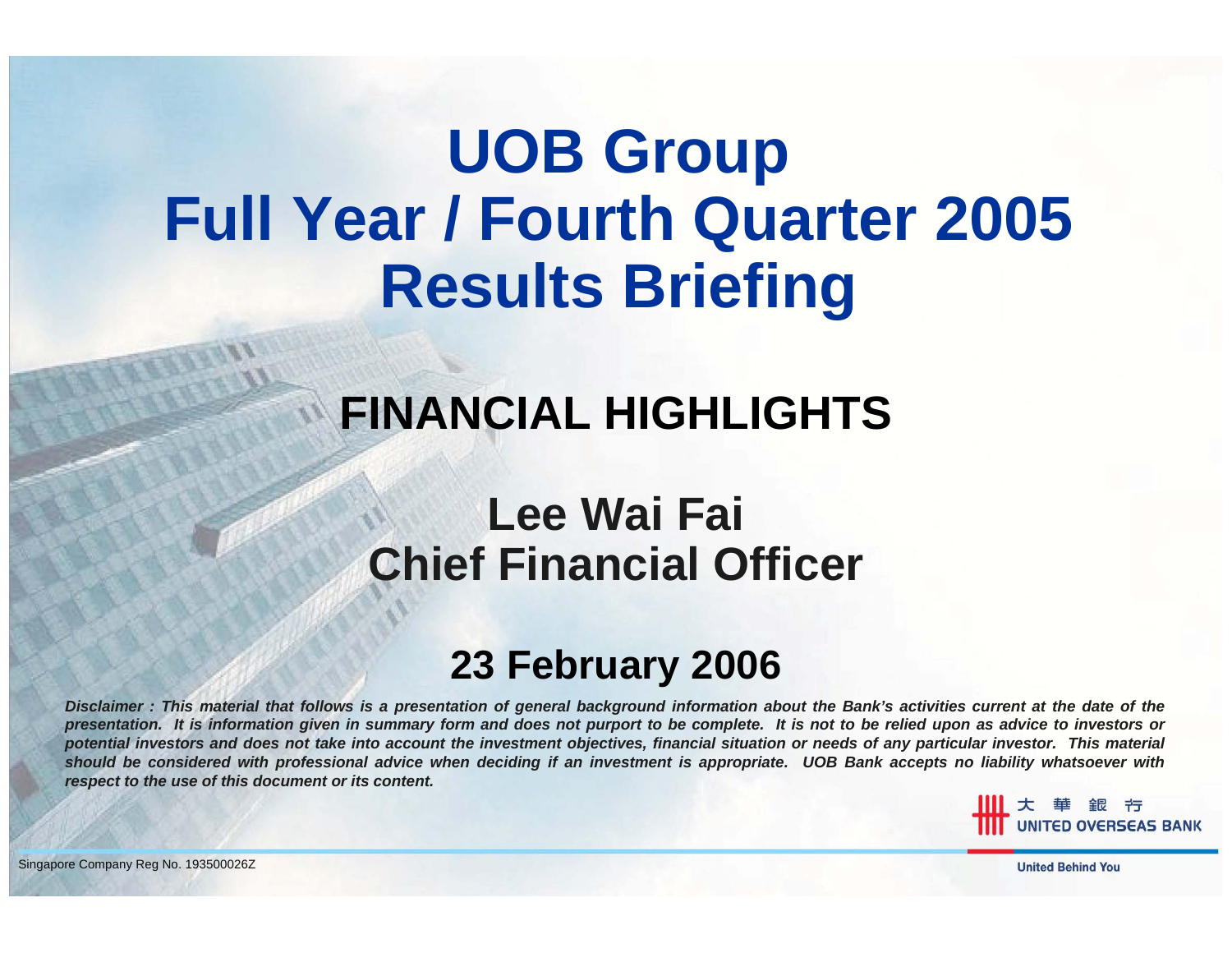



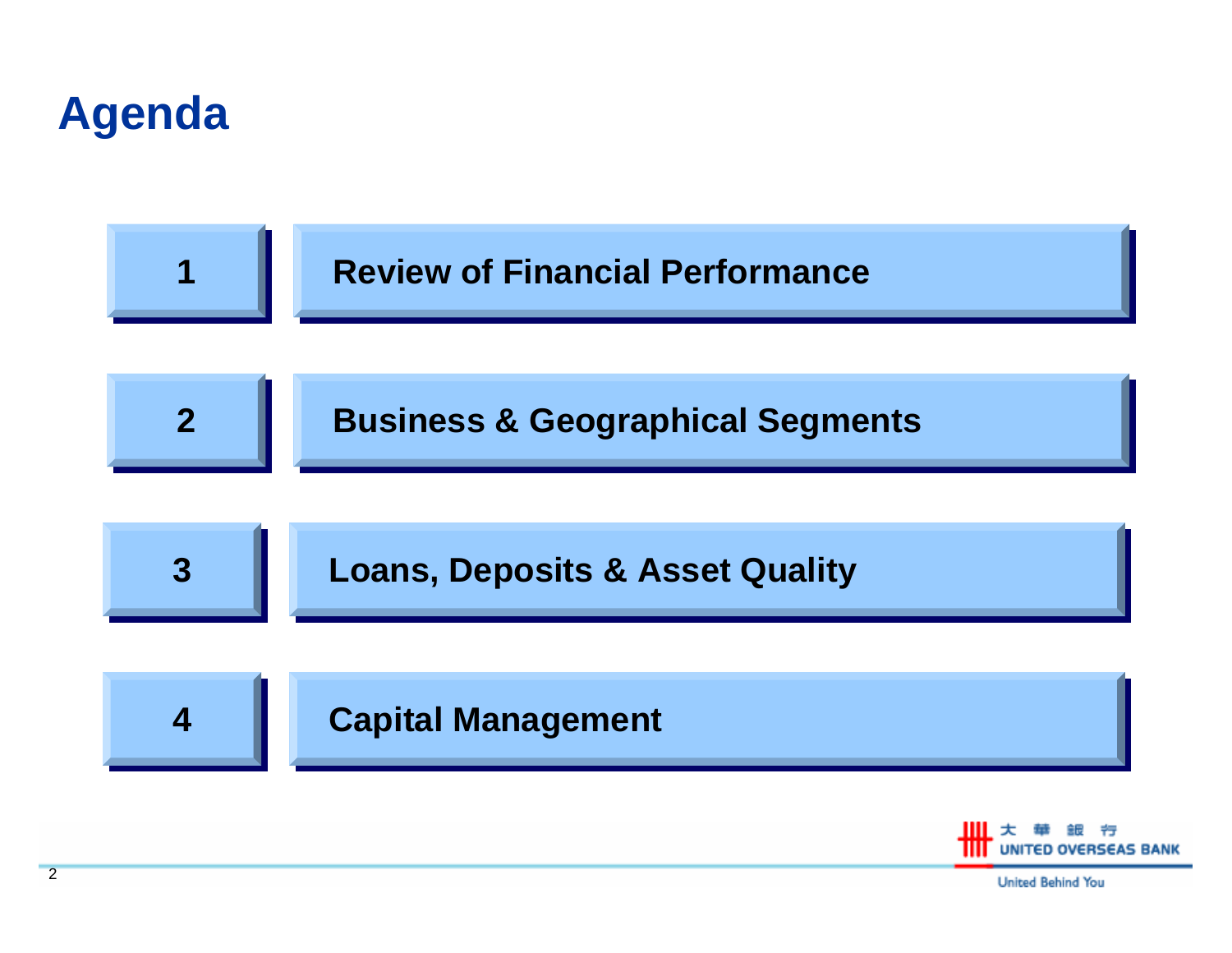### **Profit Growth of 17.7% Achieved in 2005**

|                                                                                 | 2005          | 2004          | Incr / (Decr) |                  |  |
|---------------------------------------------------------------------------------|---------------|---------------|---------------|------------------|--|
|                                                                                 | $\mathsf{Sm}$ | $\mathsf{Sm}$ | $\mathsf{Sm}$ | $\frac{9}{6}$    |  |
| Net Interest Income                                                             | 2,348         | 2,155         | 193           | 8.9              |  |
| Non-Interest Income                                                             | 1,414         | 1,104         | 310           | 28.1             |  |
| <b>Total Income</b>                                                             | 3,761         | 3,259         | 502           | 15.4             |  |
| Less: Operating Expenses                                                        | 1,424         | 1,227         | 197           | 16.1             |  |
| <b>Operating Profit *</b>                                                       | 2,337         | 2,032         | 305           | 15.0             |  |
| Less: Intangible Assets Amortised / Impaired<br><b>Other Impairment Charges</b> | 60<br>174     | 214<br>209    | (154)<br>(35) | (71.9)<br>(16.9) |  |
| Add: Share of Profit of Associates                                              | 100           | 307           | (207)         | (67.5)           |  |
| Less : Tax & Minority Interests                                                 | 495           | 465           | 30            | 6.3              |  |
| <b>Net Profit after Tax</b>                                                     | 1,709         | 1,452         | 257           | 17.7             |  |
| * Before amortisation and impairment charges                                    |               |               |               |                  |  |

**TED OVERSEAS BANK**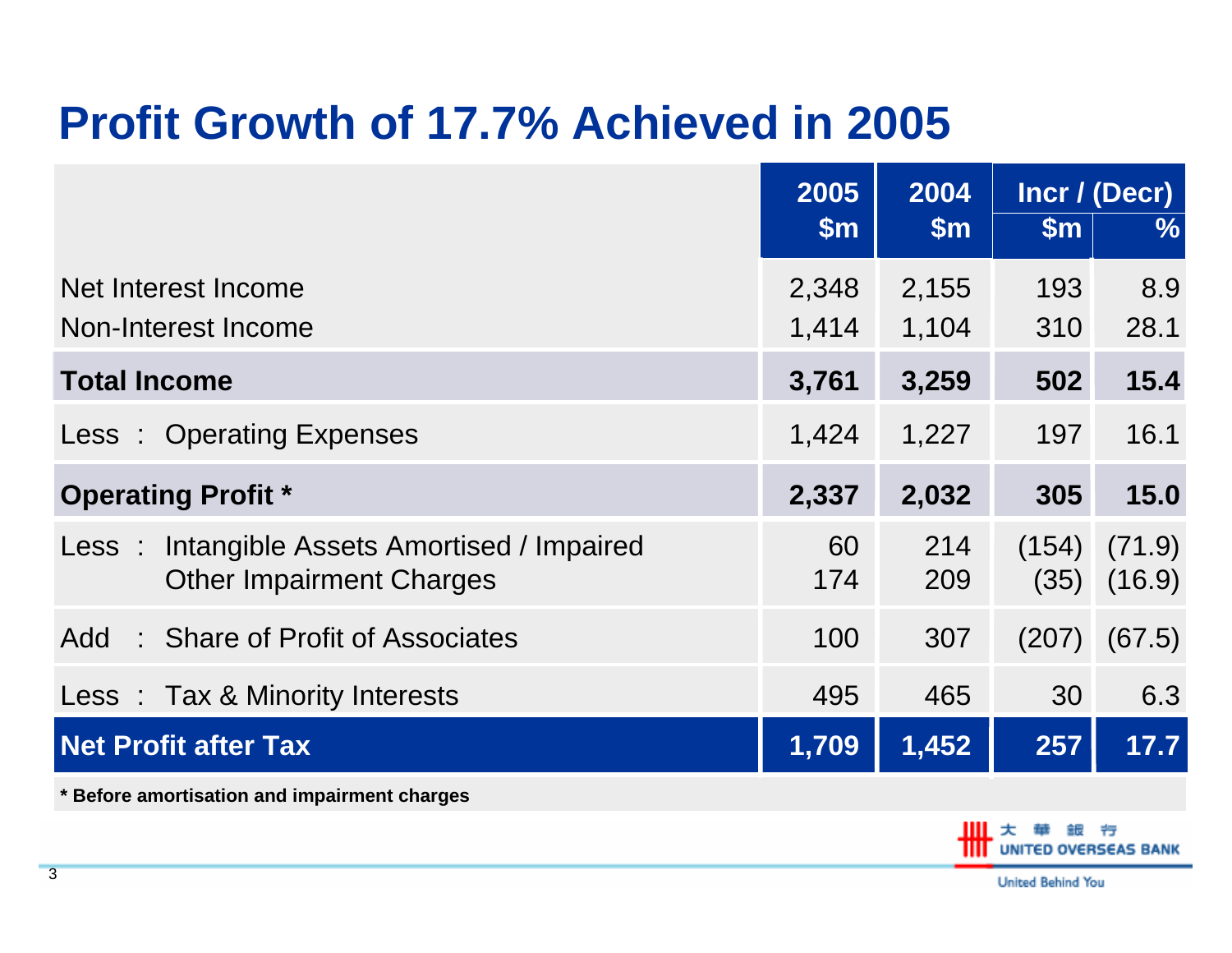### **Higher Operating Profit in 4Q05**

|                                                                                        | <b>4Q05</b><br>$\mathsf{m}$ | <b>3Q05</b><br>\$m\$           | $+ / (-)$<br>$\frac{9}{6}$ | <b>4Q04</b><br>\$m\$ | $+ / (-)$<br>$\frac{9}{6}$ |
|----------------------------------------------------------------------------------------|-----------------------------|--------------------------------|----------------------------|----------------------|----------------------------|
| Net Interest Income<br>Non-Interest Income                                             | 614<br>414                  | 578<br>350                     | 6.2<br>18.4                | 562<br>298           | 9.1<br>39.1                |
| <b>Total Income</b>                                                                    | 1,028                       | 927                            | 10.8                       | 860                  | 19.5                       |
| <b>Operating Expenses</b><br>Less<br>$\mathbb{Z}^n$                                    | 404                         | 353                            | 14.4                       | 364                  | 11.0                       |
| <b>Operating Profit *</b>                                                              | 623                         | 574                            | 8.6                        | 496                  | 25.7                       |
| Intangible Assets Amortised / Impaired<br>Less<br>÷<br><b>Other Impairment Charges</b> | $\overline{2}$<br>74        | $\overline{\phantom{a}}$<br>19 | nm<br>280.9                | 59<br>113            | (96.5)<br>(34.8)           |
| Add<br>: Share of Profit of Associates                                                 | 23                          | 31                             | (24.2)                     | 184                  | (87.4)                     |
| : Tax & Minority Interests<br>Less                                                     | 139                         | 122                            | 13.5                       | 133                  | 4.6                        |
| <b>Net Profit after Tax</b>                                                            | 432                         | 463                            | (6.7)                      | 376                  | 15.0                       |

**\* Before amortisation and impairment charges**

**nm: not meaningful**

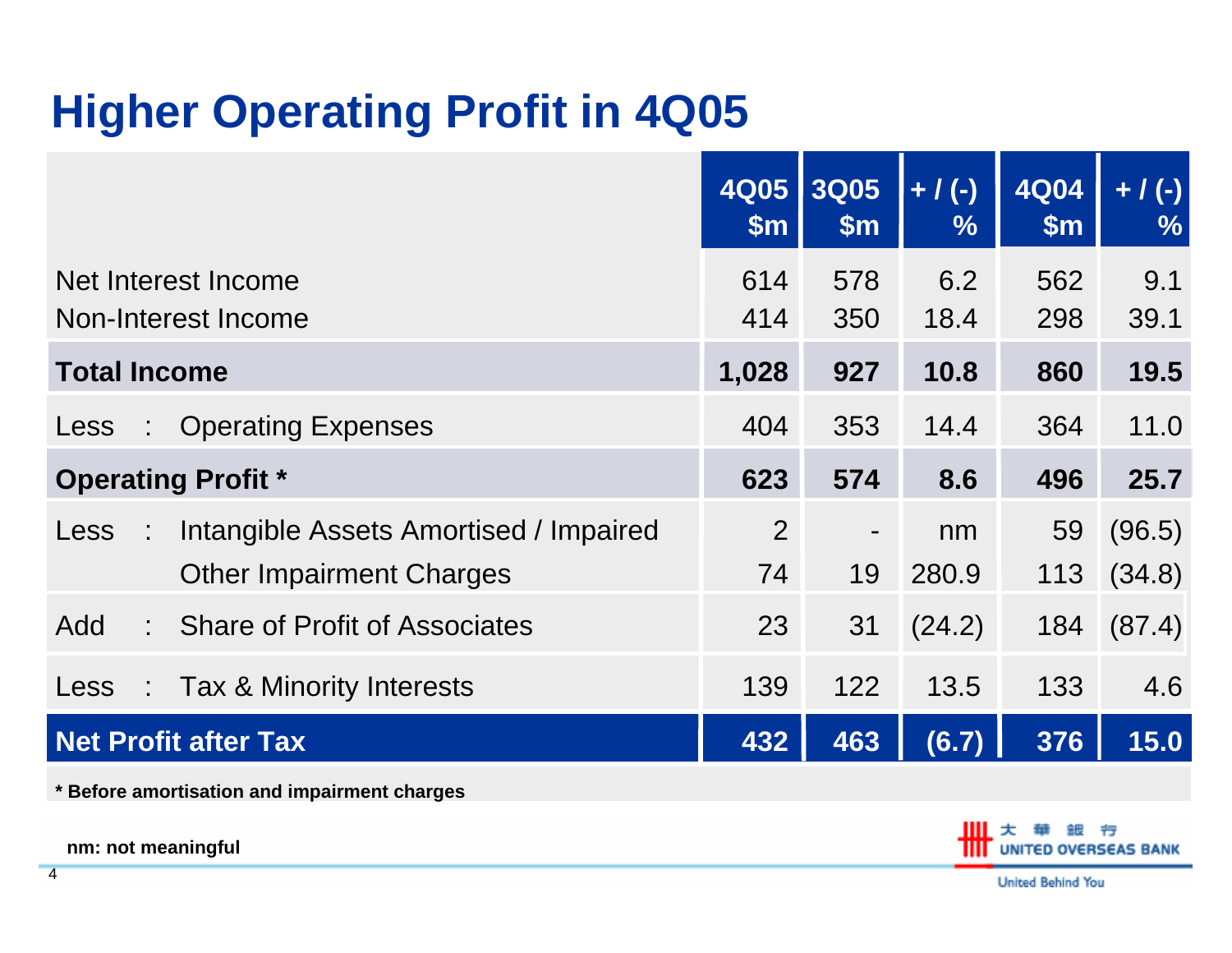### **Higher Net Interest Income and Loan Margin**

**Net Interest Income and Margin**



**\* Computed based on loan yields less cost of deposits**

United Behind You

**TED OVERSEAS BANK**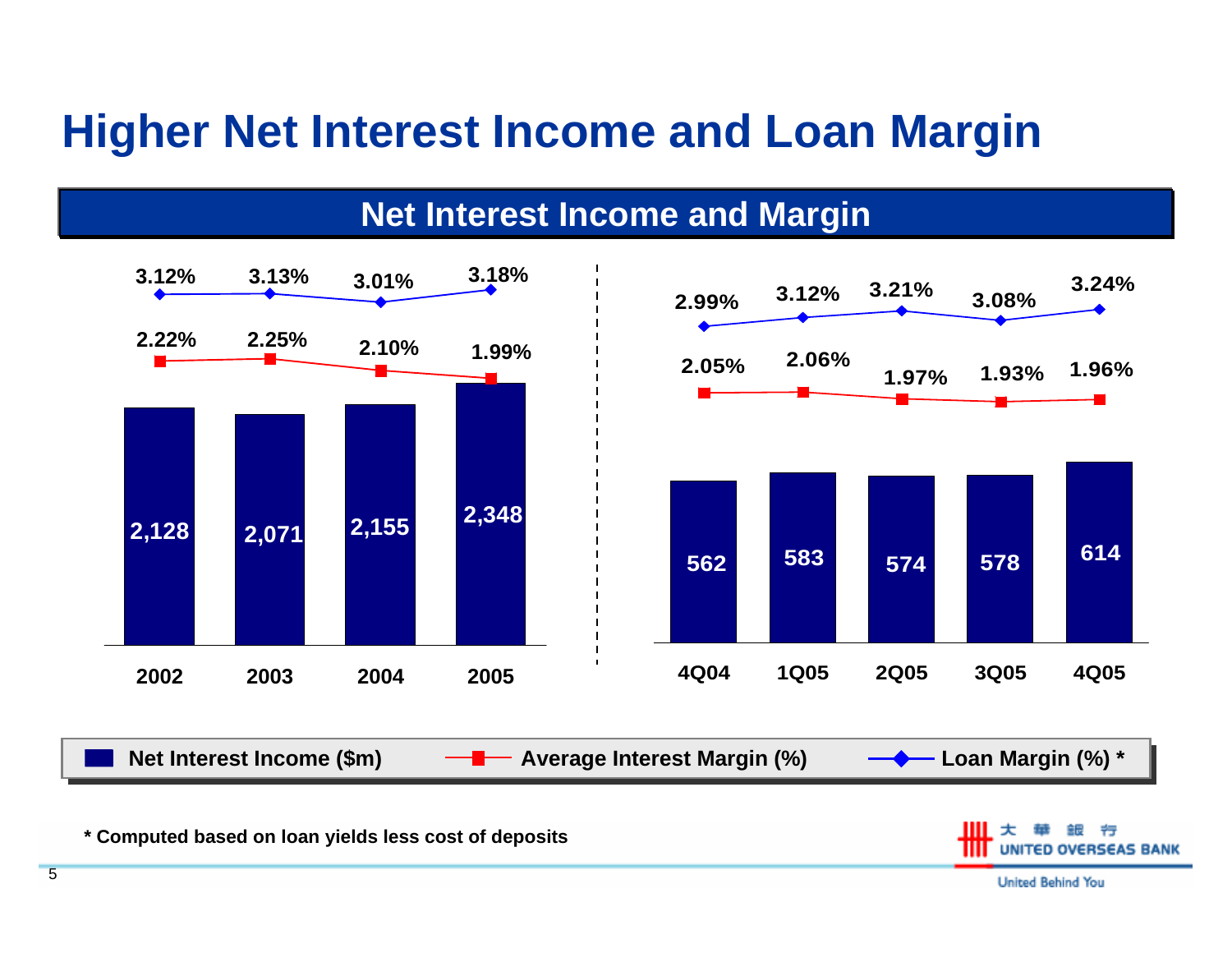### **Non-Interest Income Up 28.1% against 2004**

#### **Non-Interest Income (Non-NII) and Non-NII Ratio**

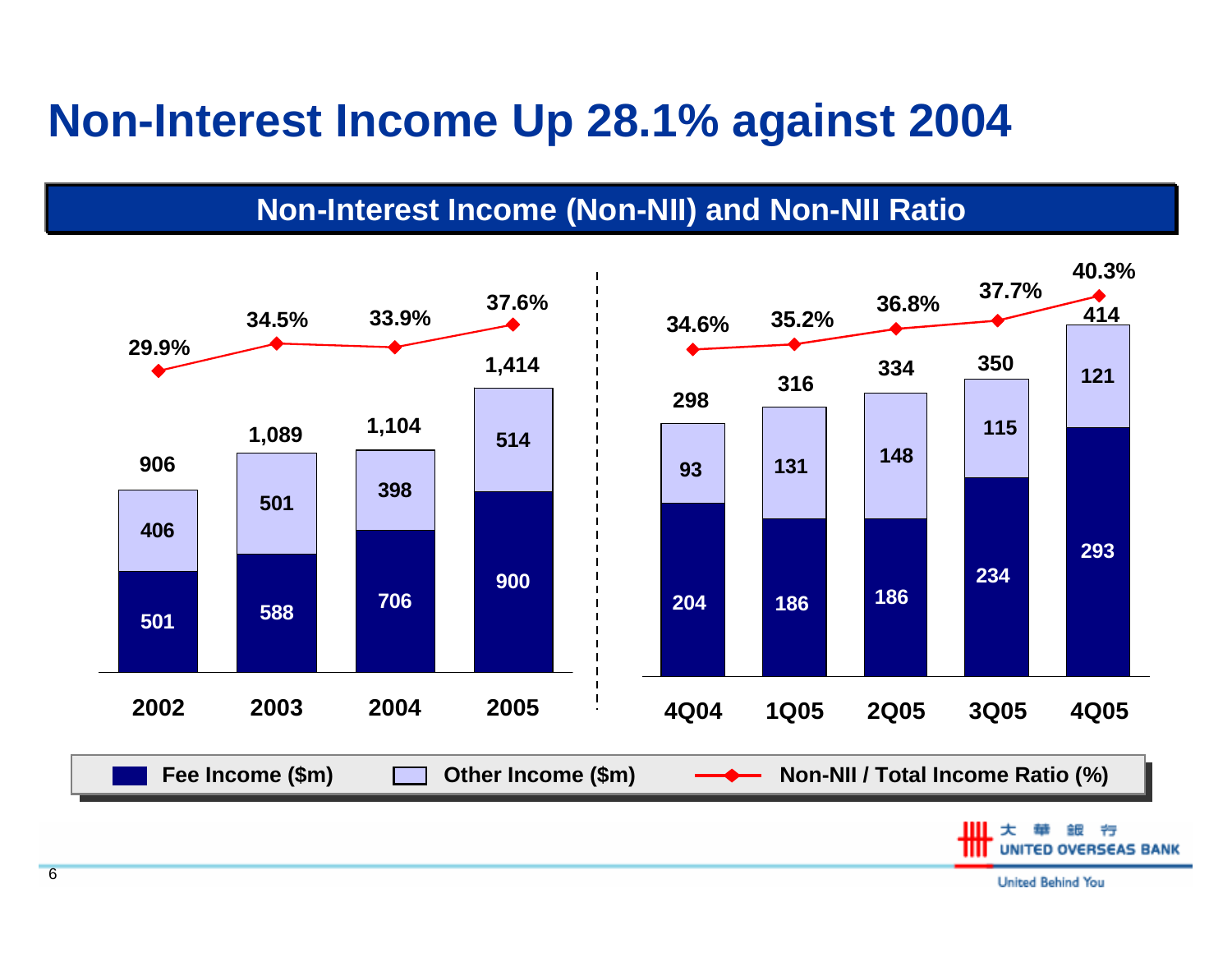### **Stable Operating Expenses**

**Operating Expenses and Expense / Income Ratio** 



United Behind You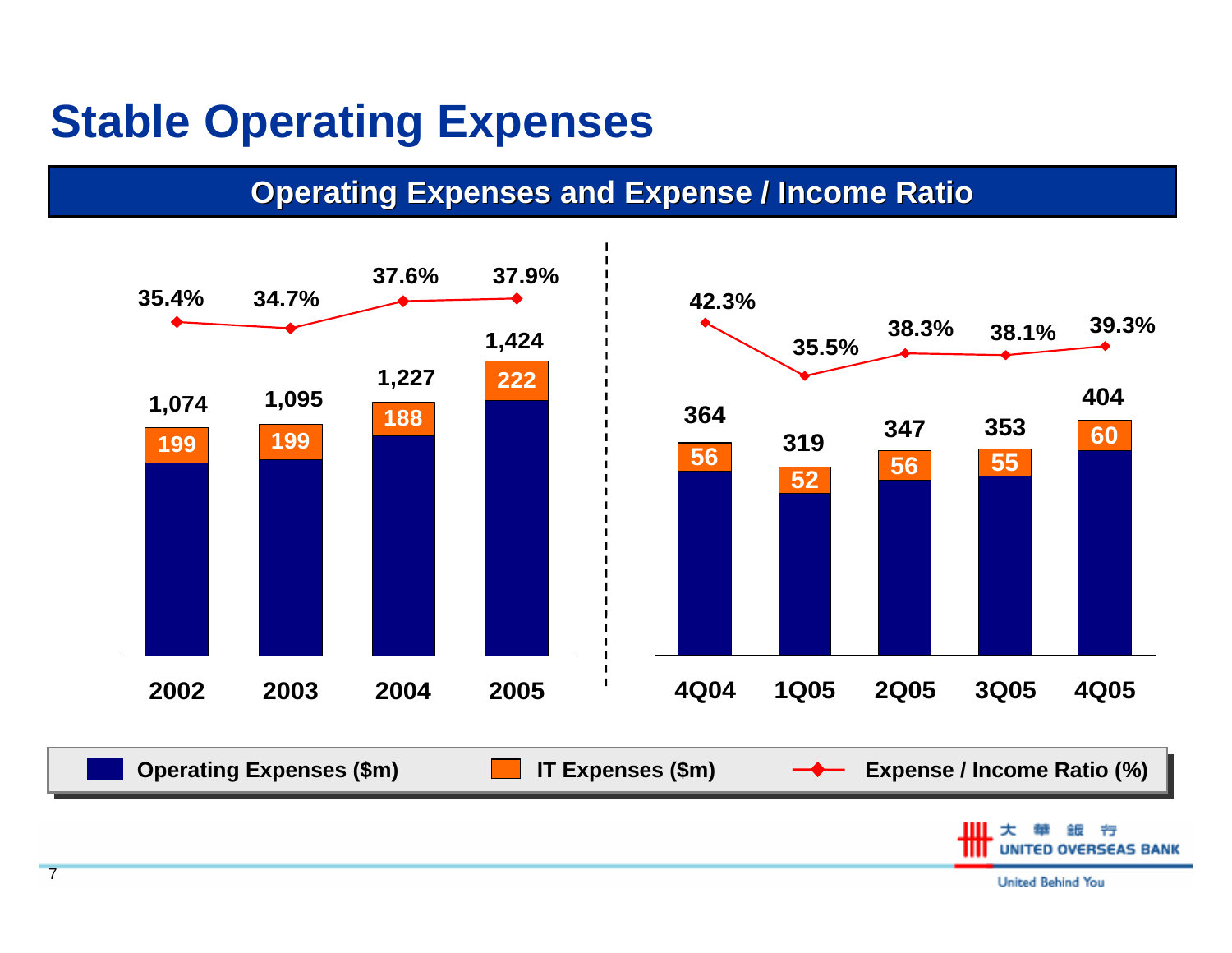### **Individual Impairment Charges on Loans**

#### **Individual Impairment on Loans Charged to Profit & Loss Account**



**\* On annualised basis for quarters**

**OVERSEAS BANK**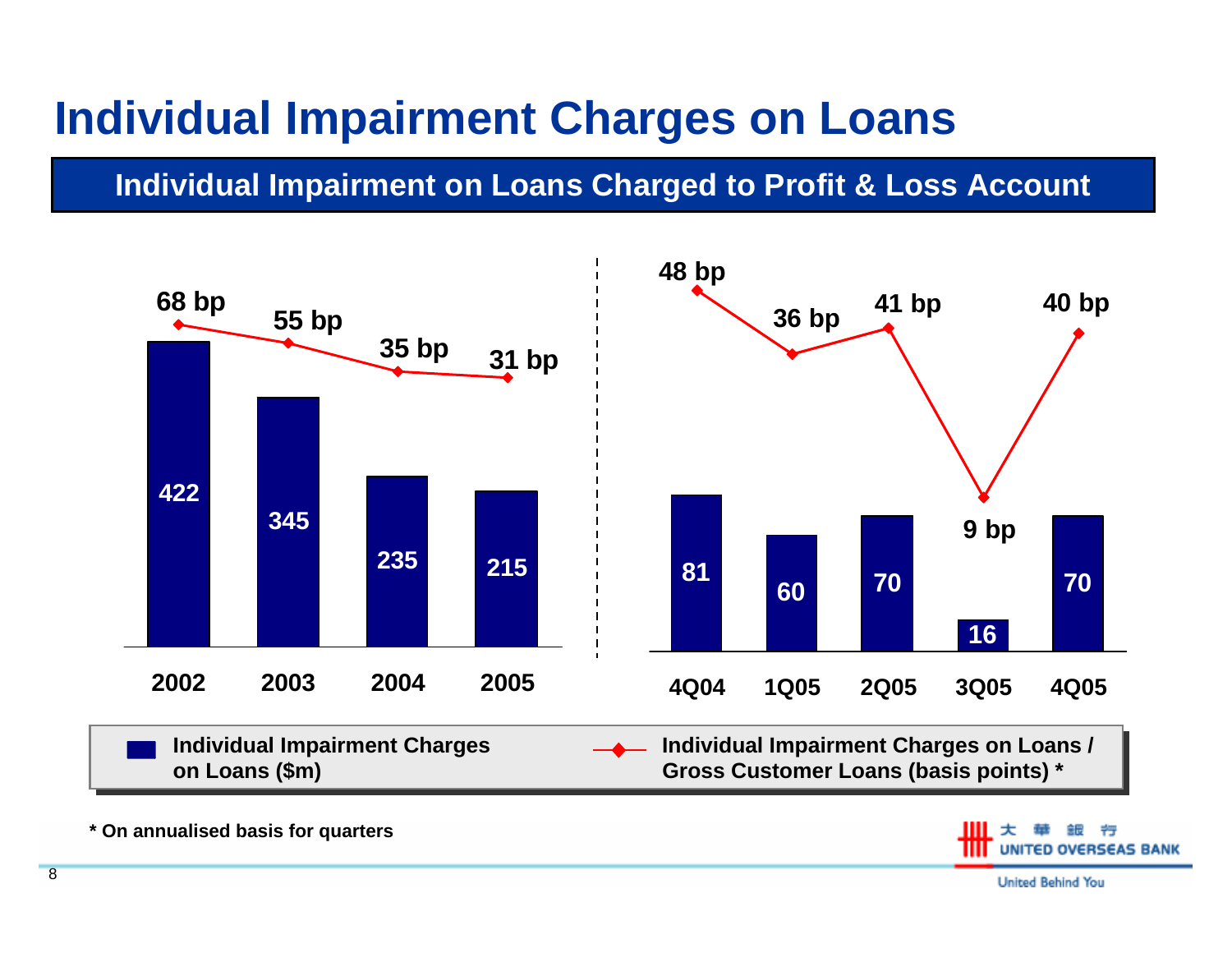### **Profit Contribution by Business Segment**

#### **Business Segment**

| <b>Segment Pre-tax Profit *</b>         | 2005<br>$\mathsf{Sm}$ | 2004<br>$\mathsf{Sm}$ | Incr/(Decr)<br>$\%$ | 2005<br><b>Institutional: 47%</b><br>Individual: 25 % |
|-----------------------------------------|-----------------------|-----------------------|---------------------|-------------------------------------------------------|
| <b>Individual Financial Services</b>    | 548                   | 503                   | 8.9                 | Other: $9%$<br><b>Asset</b>                           |
| <b>Institutional Financial Services</b> | 1.034                 | 791                   | 30.7                | Management: 5 %<br><b>Global Treasury:</b>            |
| <b>Global Treasury</b>                  | 308                   | 226                   | 36.3                | 14%                                                   |
| <b>Asset Management</b>                 | 125                   | 141                   | (11.3)              | 2004<br><b>Institutional: 42 %</b>                    |
| <b>Other</b>                            | 196                   | 214                   | (8.4)               | Individual: 27 %                                      |
| <b>Total</b>                            | 2,211                 | 1,875                 | 17.9                | <b>Other: 11 %</b>                                    |

**\* Before unallocated expenses, amortisation / impairment of intangible assets, and share of profit of associates**

| Global Treasury : 12 % - |  |                           |                                 |  |
|--------------------------|--|---------------------------|---------------------------------|--|
|                          |  | Ⅲ 大 華 銀 行                 | <b>TITT</b> UNITED OVERSEAS BAN |  |
|                          |  | <b>Linited Robind You</b> |                                 |  |

**Asset**

**Management : 8 %**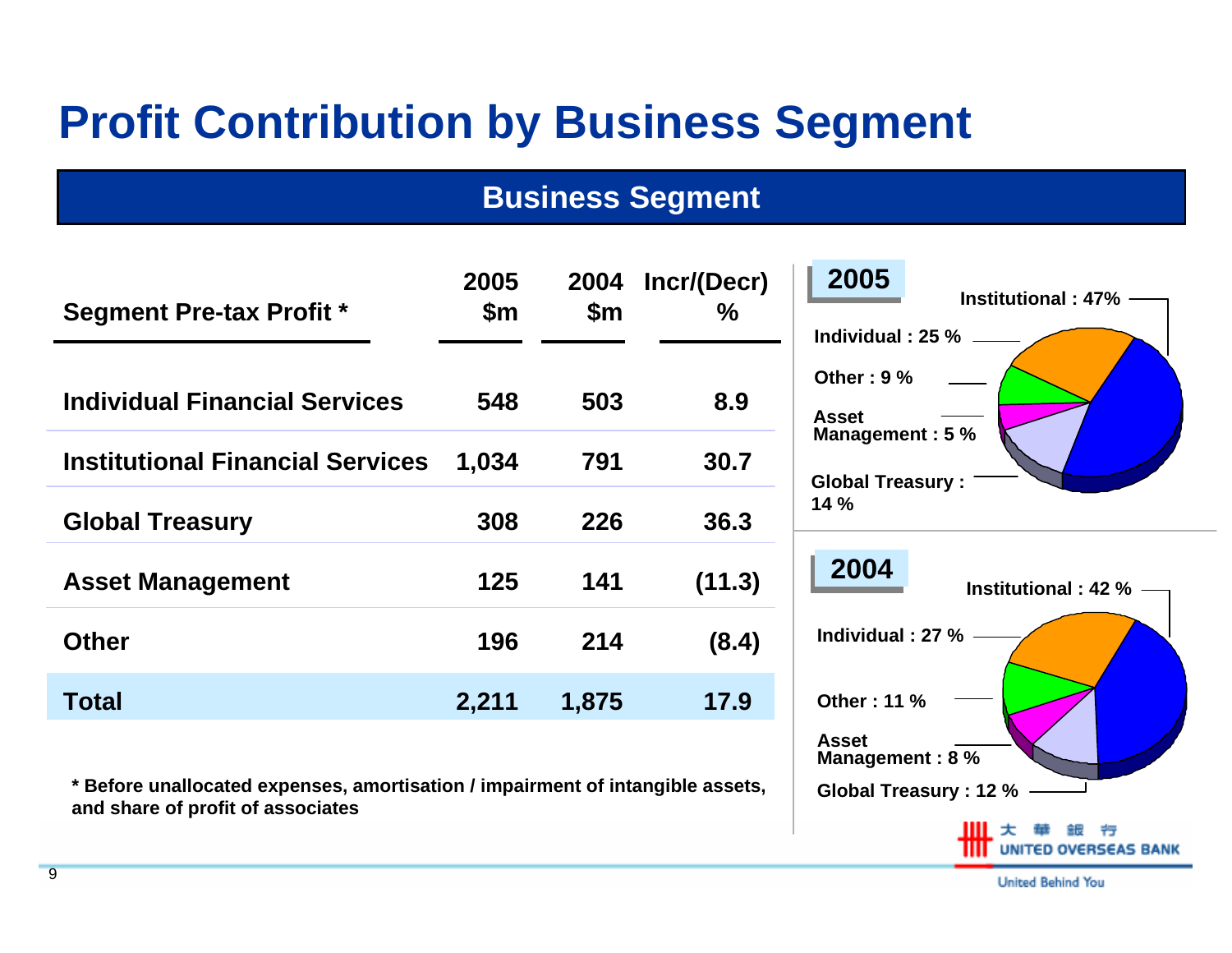### **Higher Operating Profit Contribution From Overseas Operations**

#### **Geographical Segment**

| <b>Operating Profit *</b>           | 2005<br>\$m | 2004<br>$\mathsf{Sm}$ | Incr/(Decr)<br>$\%$ |
|-------------------------------------|-------------|-----------------------|---------------------|
| <b>Singapore (including ACU)</b>    | 1,706       | 1,522                 | 12.1                |
| <b>Other ASEAN countries</b>        | 409         | 317                   | 29.0                |
| <b>Other Asia-Pacific countries</b> | 88          | 102                   | (13.7)              |
| <b>Rest of the world</b>            | 134         | 91                    | 47.3                |
| <b>Operating Profit</b>             | 2,337       | 2,032                 | 15.0                |

**\* Before amortisation and impairment charges**

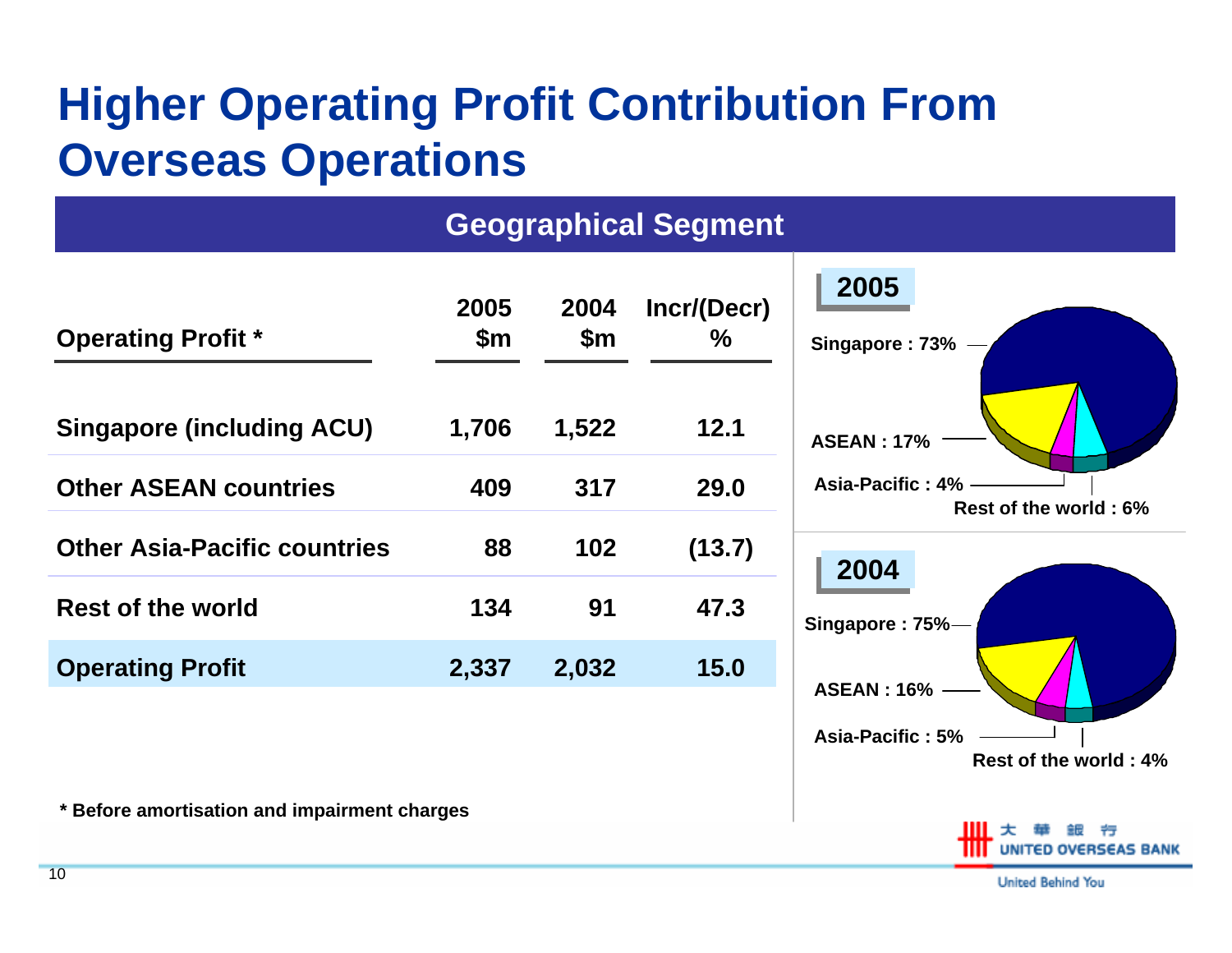### **Measured Growth in Loans and Deposits**

#### **Customer Loans, Deposits and L/D Ratio**



**\* included amount sold under Repo**

RSEAS BANK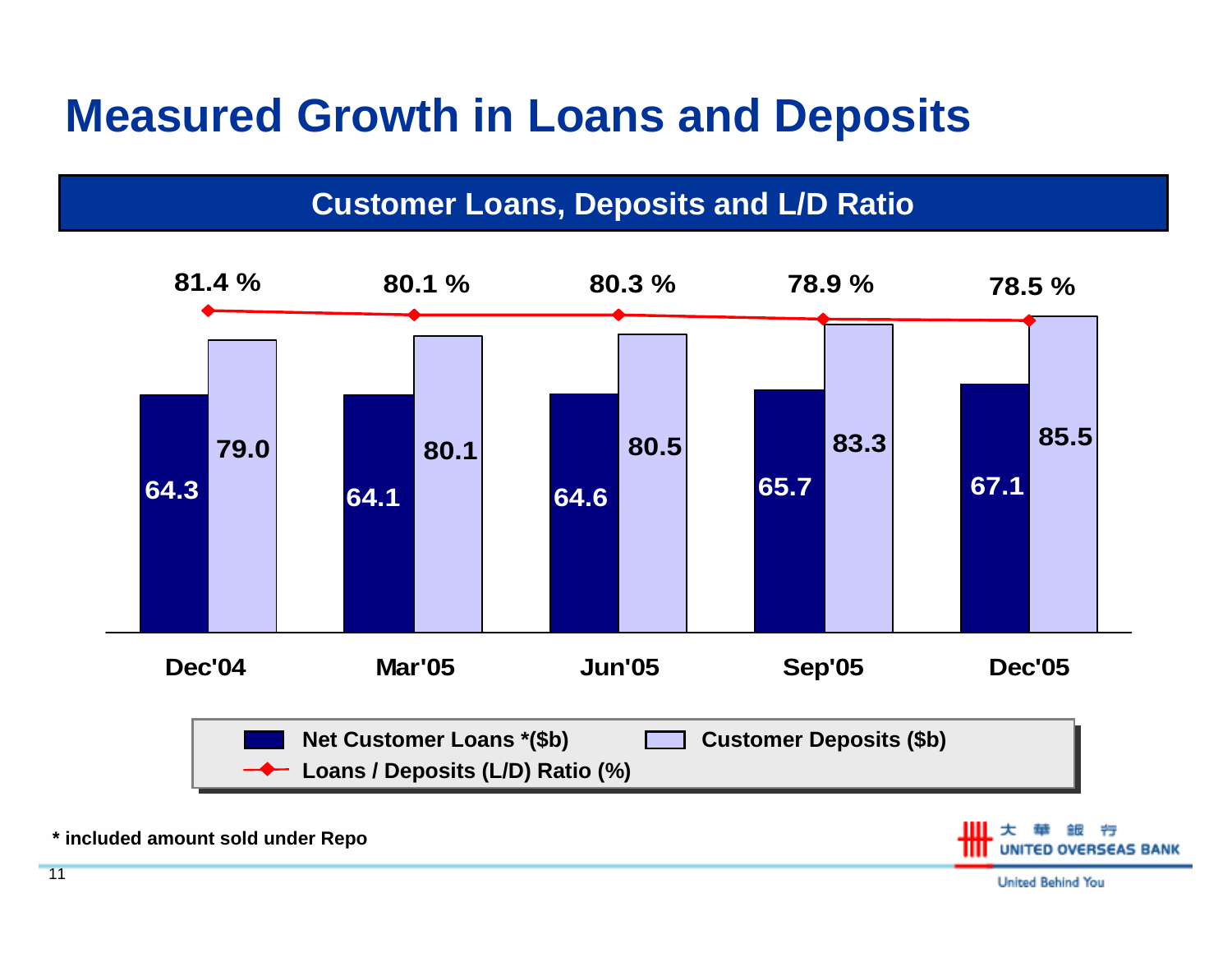### **Decrease in NPLs across Major Countries**

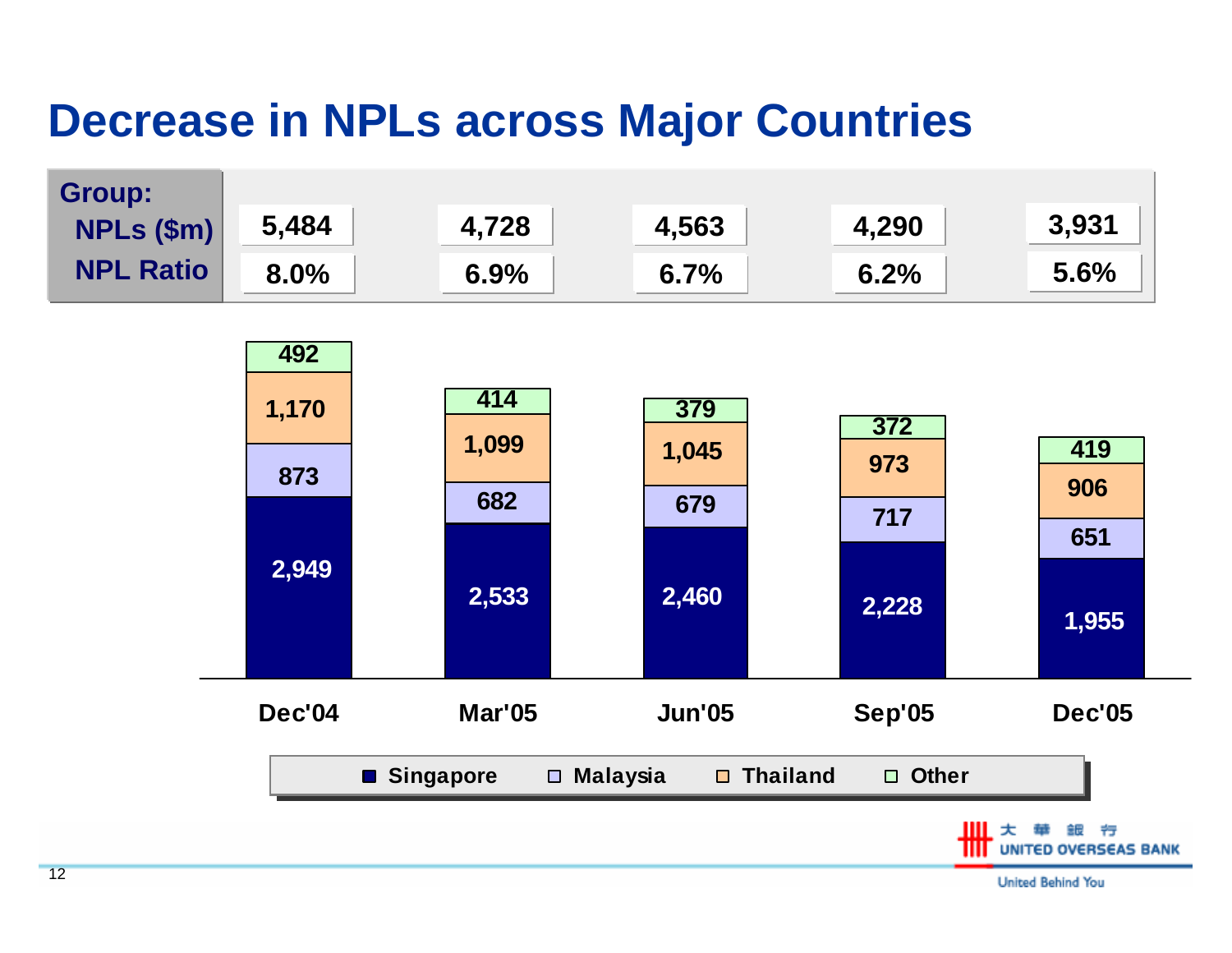## **Impairment Coverage Remains Strong**

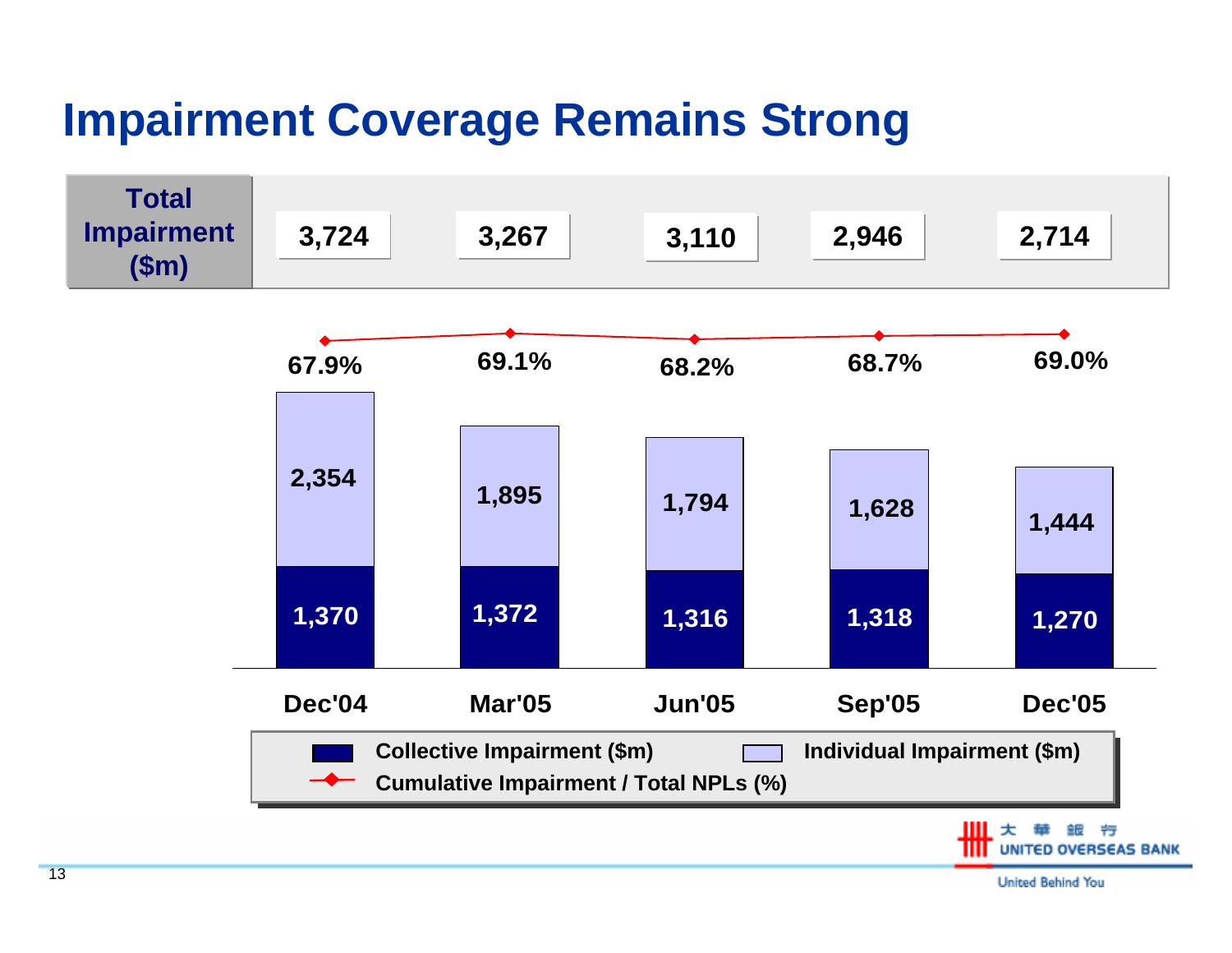### **Strong Capital Position**

#### **Capital Adequacy Ratios (CAR)**

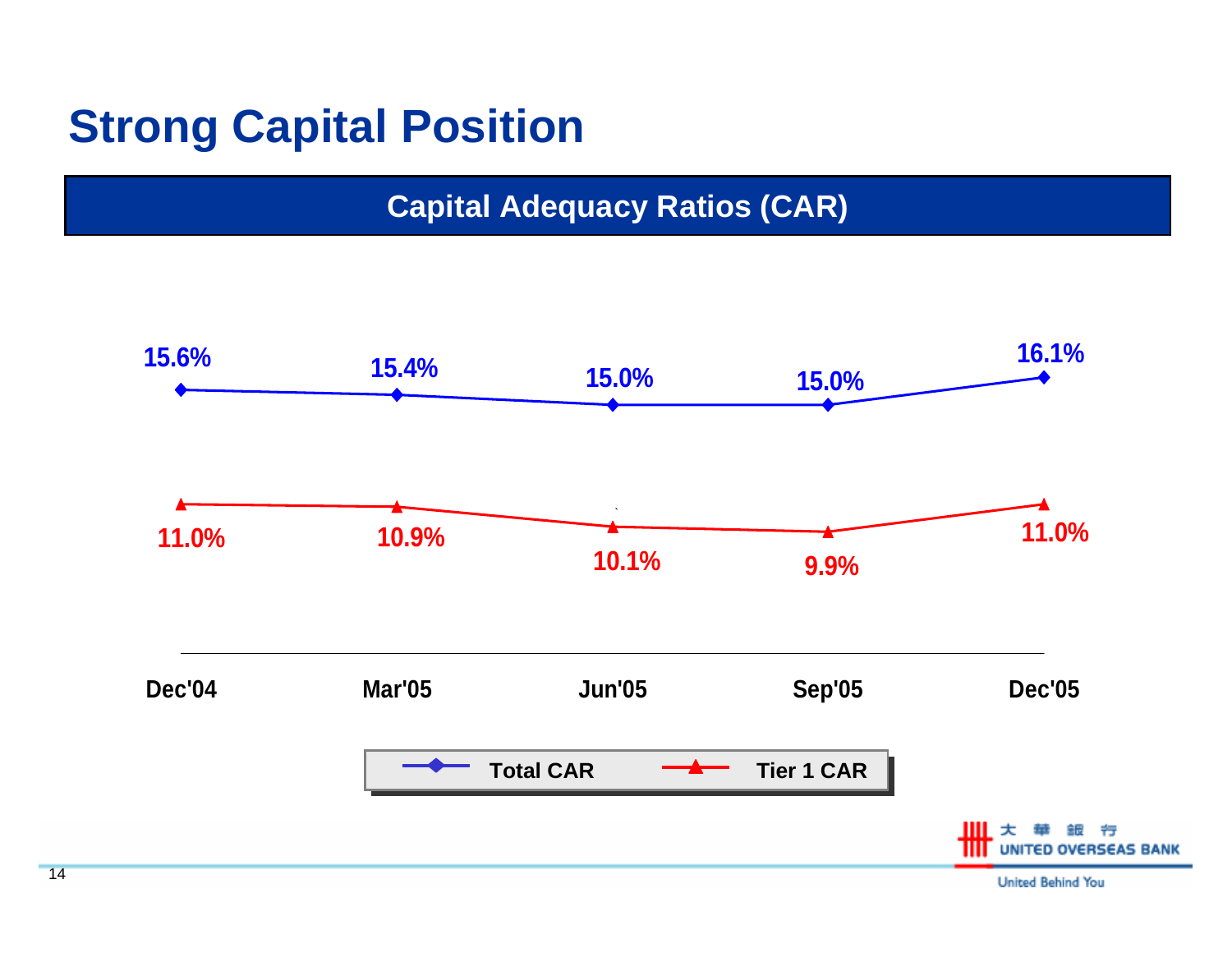### **Higher Dividends**